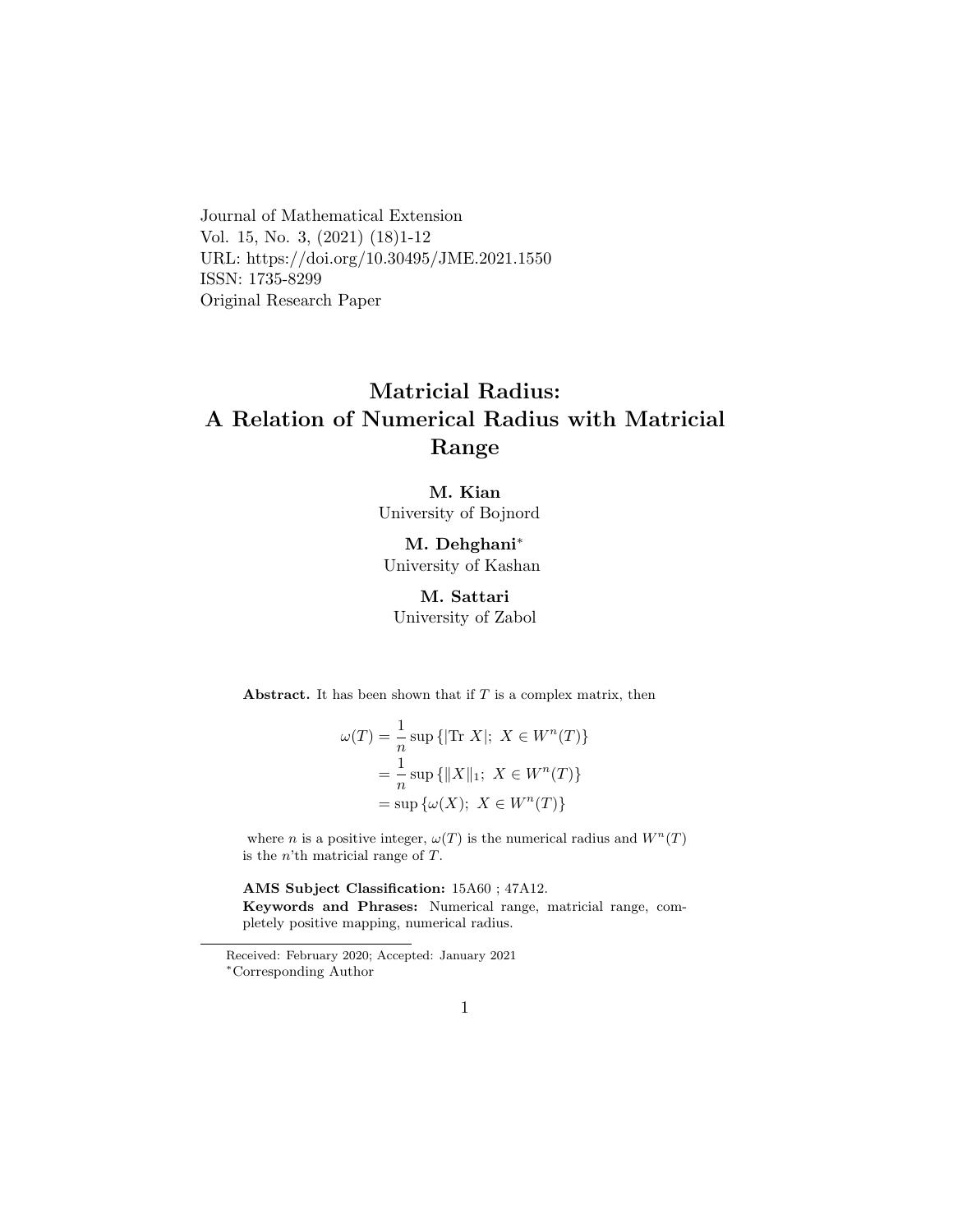### 1 Introduction and Preliminaries

One of the most well-known concept in study of Hilbert space operators is the notion of numerical range. Assume that  $(\mathscr{H}, \langle \cdot, \cdot \rangle)$  is a Hilbert space and  $\mathbb{B}(\mathscr{H})$  is the C<sup>\*</sup>-algebra of all bounded linear operators on  $\mathscr H$  with the identity operator I. When  $\mathscr H$  has finite dimension n, we identify  $\mathbb{B}(\mathscr{H})$  with the algebra  $\mathbb{M}_n := \mathbb{M}_n(\mathbb{C})$  of all  $n \times n$  complex matrices and  $I_n$  denotes the  $n \times n$  identity matrix. The numerical range of  $T \in \mathbb{B}(\mathcal{H})$  is well-known:

$$
W(T) = \{ \langle Tx, x \rangle; \ \ x \in \mathcal{H}, \ \|x\| = 1 \}.
$$

This set is an important tool which gives many information about  $T$ , particularly about its eigenvalues and eigenspaces. The numerical range has a unique nature in numerical analysis and differential equations. It has many desirable properties, which probably the most famous of them is the Toeplitz-Hausdorff result. It asserts that  $W(T)$  is convex for every  $T \in \mathbb{B}(\mathscr{H})$ , see e.g. [\[7\]](#page-10-0). The basic properties of the numerical range of bounded linear operators on Hilbert spaces can be found in [\[7\]](#page-10-0).

We summarize some basic properties of the numerical range in the following theorem.

**Theorem A.** [\[7\]](#page-10-0) For  $T \in \mathbb{B}(\mathcal{H})$ ;

- (i)  $W(\alpha I + \beta T) = \alpha + \beta W(T), \ \alpha, \beta \in \mathbb{C};$
- (ii)  $W(U^*TU) = W(T)$ , for every unitary  $U \in \mathbb{B}(\mathcal{H})$ ;
- (iii)  $sp(T) \subseteq \overline{W(T)}$ , where  $sp(T)$  is the spectrum of T.

A related concept is the numerical radius. The numerical radius of  $T \in \mathbb{B}(\mathscr{H})$  is defined by

$$
\omega(T) = \sup\{|\lambda|, \lambda \in W(T)\} = \sup\{|\langle Tx, x\rangle|; \|x\| = 1\}.
$$

Some of basic properties of the numerical radius are listed below. **Theorem B.** For every  $T, S \in \mathbb{B}(\mathcal{H})$ 

(i) 
$$
\omega(T) = \omega(T^*)
$$
 and  $\omega(U^*TU) = \omega(T)$  for every unitary  $U \in \mathbb{B}(\mathcal{H})$ ;  
\n(ii)  $\frac{1}{2}||T|| \leq \omega(T) \leq ||T||$  and  $\omega(T) = ||T||$  if T is normal;  
\n(iii)  $\omega(T \oplus S) = \max{\{\omega(T), \omega(S)\}}$ ;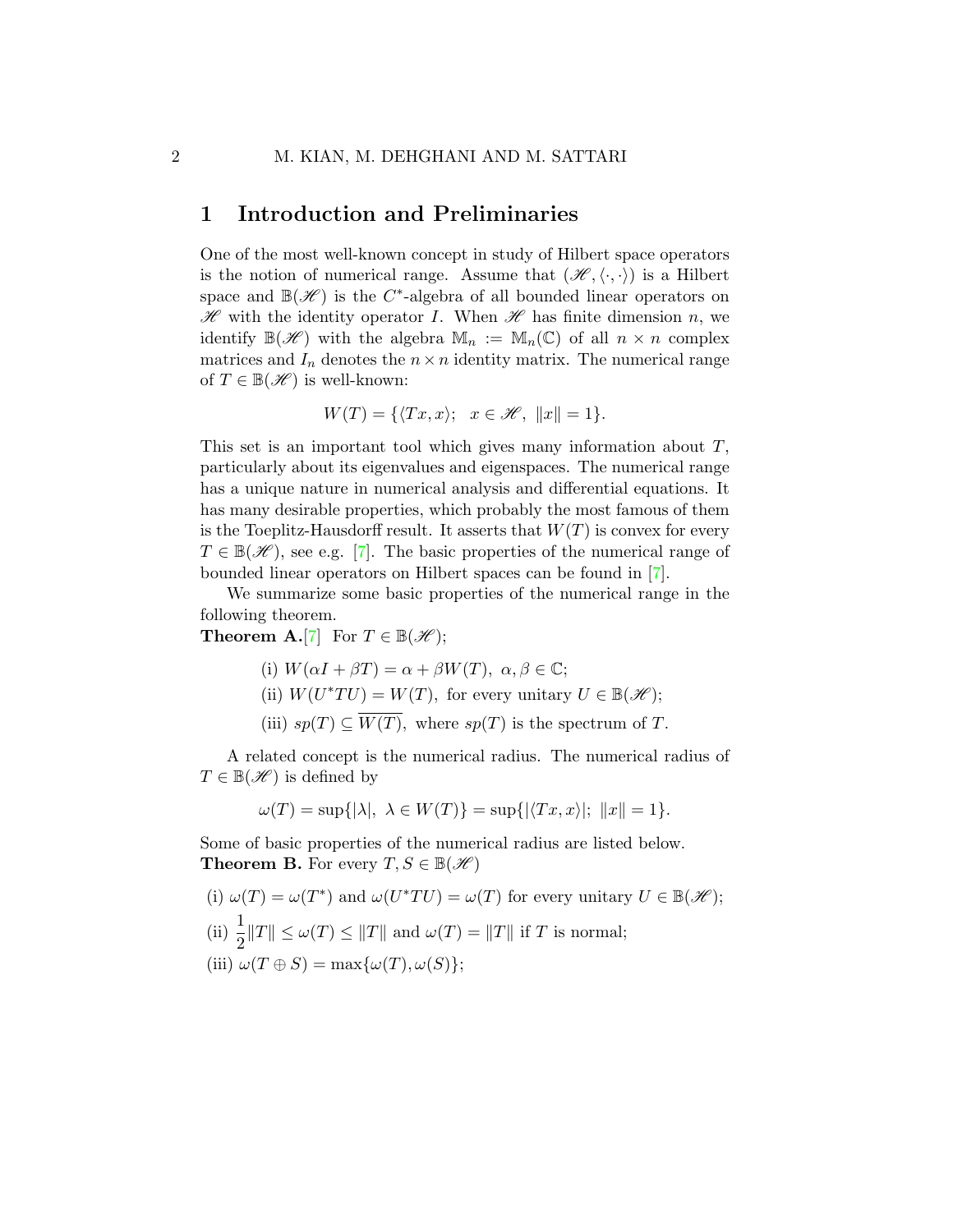Recently, some new generalization of the numerical range and and the numerical radius are introduced in [\[1,](#page-9-0) [16\]](#page-11-0).

The numerical radius is also defined for elements of a  $C^*$ -algebra. Recall that a linear functional  $\tau$  on a  $C^*$ -algebra  $\mathscr A$  is positive if  $\tau(a) \geq 0$ for every positive element  $a \in \mathscr{A}$ . Also, a state is a positive linear functional whose norm is equal to one. If  $\mathscr A$  is a unital  $C^*$ -algebra, the numerical radius of  $A \in \mathscr{A}$  is defined by

$$
\nu(A) = \sup\{|\tau(A)|; \ \tau \text{ is a state on } \mathscr{A}\}.
$$

The reader is referred to  $[5, 7, 10, 11, 15]$  $[5, 7, 10, 11, 15]$  $[5, 7, 10, 11, 15]$  $[5, 7, 10, 11, 15]$  $[5, 7, 10, 11, 15]$  $[5, 7, 10, 11, 15]$  $[5, 7, 10, 11, 15]$  $[5, 7, 10, 11, 15]$  and references therein for more result concerning the numerical radius and the numerical range.

## 2 Matricial Range

Let  $\mathscr{A}, \mathscr{B}$  be unital C<sup>\*</sup>-algebras and let  $\mathscr{A}_+$  denotes the cone of positive elements of  $\mathscr A$ . Recall that a mapping  $\Phi : \mathscr A \to \mathscr B$  is called positive, whenever  $\Phi(\mathscr{A}_+) \subseteq \mathscr{B}_+$ . Moreover, for  $n \in \mathbb{N}$ ,  $\Phi$  is called *n*-positive if the mapping  $\Phi_n : \mathbb{M}_n(\mathscr{A}) \to \mathbb{M}_n(\mathscr{B})$  defined by  $\Phi_n([A_{ij}]) = [\Phi(A_{ij})]$  is positive. If  $\Phi : \mathscr{A} \to \mathscr{B}$  is *n*-positive for every  $n \in \mathbb{N}$ , then  $\Phi$  is called completely positive.

For  $T \in \mathbb{B}(\mathscr{H})$ , assume that  $CP_n(T)$  is the set of all unital completely positive linear mappings from  $C^*(T)$  to  $\mathbb{M}_n$ :

 $CP_n(T) = {\Phi | \Phi : C^*(T) \to M_n \text{ is unital and completely positive}}$ ,

in which  $C^*(T)$  is the unital  $C^*$ -algebra generated by T. Arveson [\[2\]](#page-9-1) defined the n'th matricial range of an operator  $T \in \mathbb{B}(\mathcal{H})$  by

$$
W^{n}(T) = \{ \Phi(T) | \Phi \in CP_n(T) \}.
$$

This is a matrix valued extension of the numerical range, say

$$
W^1(T) = \overline{W(T)}.
$$

It follows from the definition of  $W^n(T)$  that **Theorem C.** If  $T \in \mathbb{B}(\mathcal{H})$  and  $n \in \mathbb{N}$ , then

(i)  $W^n(U^*TU) = W^n(T)$  for each unitay  $U \in \mathbb{B}(\mathcal{H})$ ;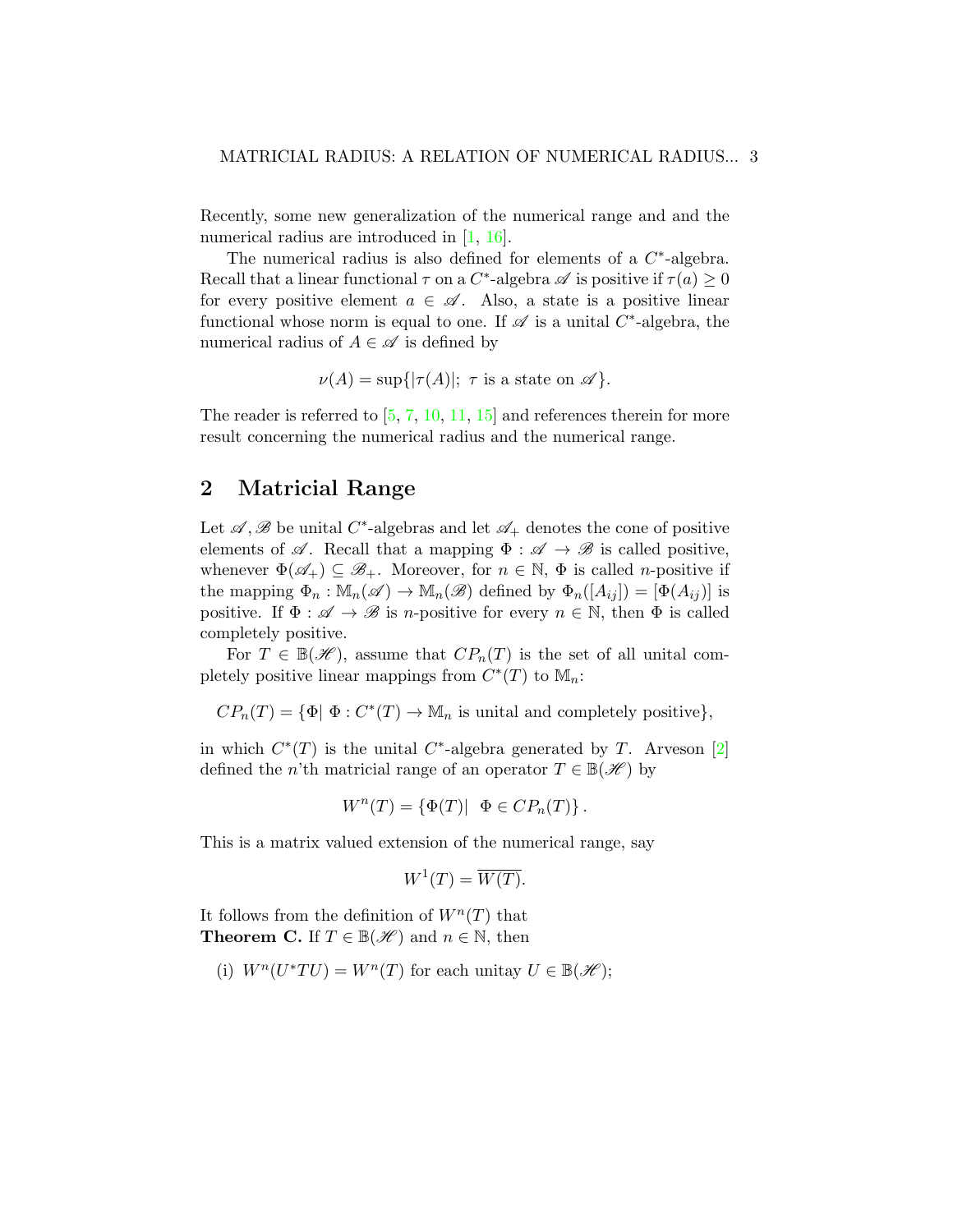(ii)  $W^n(\alpha I) = {\alpha I_n}$  and  $W^n(\alpha T + \beta I) = \alpha W^n(T) + \beta I_n$  for all  $\alpha, \beta \in \mathbb{C}$ .

Moreover, as a non-commutative Toeplitz-Hausdorff result, it is known that  $W^{n}(T)$  is  $C^*$ -convex[\[13\]](#page-10-5). A set  $\mathcal{K} \subseteq \mathbb{B}(\mathscr{H})$  is called  $C^*$ -convex, if  $X_1, \ldots, X_m \in \mathcal{K}$  and  $A_1, \ldots, A_m \in \mathbb{B}(\mathscr{H})$  with  $\sum_{j=1}^m A_j^* A_j = I$  imply that  $\sum_{j=1}^{m} A_j^* X_j A_j \in \mathcal{K}$ . Indeed, this is a noncommutative generalization of linear convexity. It is evident that the  $C^*$ -convexity of a set implies its convexity in the usual sense. But the converse is not true in general. For more information about  $C^*$ -convexity see [\[9,](#page-10-6) [12\]](#page-10-7) and the references therein.

Matricial ranges are closely connected with  $C^*$ -convex sets. In fact, the matrix ranges turn out to be the compact  $C^*$ -convex sets. However, except in some special cases, it is not routine to obtain the matricial ranges of an operator. The reader is referred to  $[2, 4, 6, 14]$  $[2, 4, 6, 14]$  $[2, 4, 6, 14]$  $[2, 4, 6, 14]$  $[2, 4, 6, 14]$  $[2, 4, 6, 14]$  and the references therein for more information about matricial ranges.

The main purpose of this note is to define an analogues of the numerical radius related to the matricial range. However, we will find relations between the numerical radius and matricial range of an operator. The tone of the paper is mostly expository.

### 3 Matricial Radius

Similar to the connection of numerical radius and numerical range, it is natural to define the matricial radius of an operator to be the maximum norm of the elements of its matricial range. However, as pointed out in [\[6\]](#page-10-9), unlike the numerical radius, the matricial radius is not interesting. For every  $T \in \mathbb{B}(\mathscr{H})$  and  $n \geq 2$ , it holds

$$
\max\{\|X\|; X \in W^n(T)\} = \|T\|.
$$

As another candidate for the matricial radius, we consider the next definition.

**Definition 3.1.** For every operator  $T \in \mathbb{B}(\mathcal{H})$  and every positive integer n, set

$$
\nu_n(T) = \sup\{|\text{Tr}X|; \ X \in W^n(T)\} = \sup\{|\text{Tr }\Phi(T)|; \ \Phi \in CP_n(T)\},
$$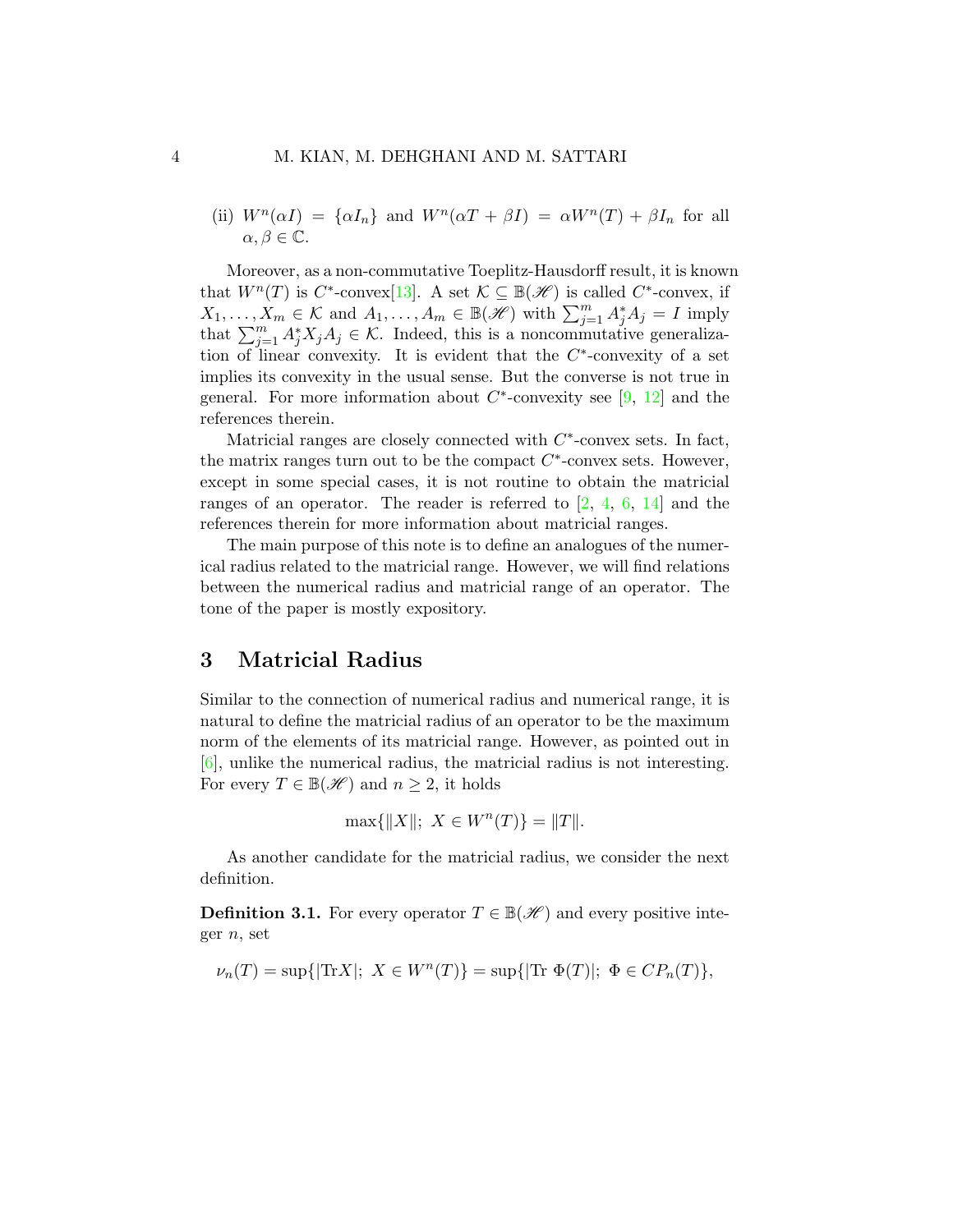where  $\text{Tr}(\cdot)$  denotes the canonical trace. It is easy to see that

(i)  $\nu_1(T) = \nu(T);$ (ii)  $\nu_n(T^*) = \nu_n(T);$ (iii)  $\nu_n(U^*TU) = \nu_n(T)$  for every unitary U.

Moreover, it can be shown that

$$
\nu_n(T) \le n||T||
$$

and the equality holds if  $T$  is normal. Although,  $\nu_n$  has some favorite properties, it is not interesting too.

Example 3.2. Consider

$$
T = \left[ \begin{array}{cc} 0 & 1 \\ 0 & 0 \end{array} \right] \in \mathbb{M}_2,
$$

so that  $\omega(T) = \frac{1}{2}$  and  $||T|| = 1$ . Moreover, it is known that [\[2\]](#page-9-1)

$$
W^{n}(T) = \left\{ B \in \mathbb{M}_{n} ; \ \omega(B) \leq \frac{1}{2} \right\}.
$$

Therefore

$$
\nu_2(T) = 1 = 2 \omega(T).
$$

We will show that the equality  $\nu_n(\cdot) = n \omega(\cdot)$  holds in general. We need some lemmas to continue our work.

<span id="page-4-0"></span>**Lemma 3.3.** [\[2\]](#page-9-1) Let S and T be Hilbert space operators (perhaps acting on different spaces) and S is normal. Then the followings are equivalent: 1.  $W^n(S) \subseteq W^n(T)$ 

2.  $sp(S)$  is contained in the closed numerical range of T.

The next theorem reveals that  $\nu_n$  can not be a proper extension of the numerical radius.

<span id="page-4-1"></span>**Theorem 3.4.** For every  $T \in \mathbb{M}_k$ 

$$
\omega(T) = \frac{1}{n} \nu_n(T) \qquad (n \in \mathbb{N}).
$$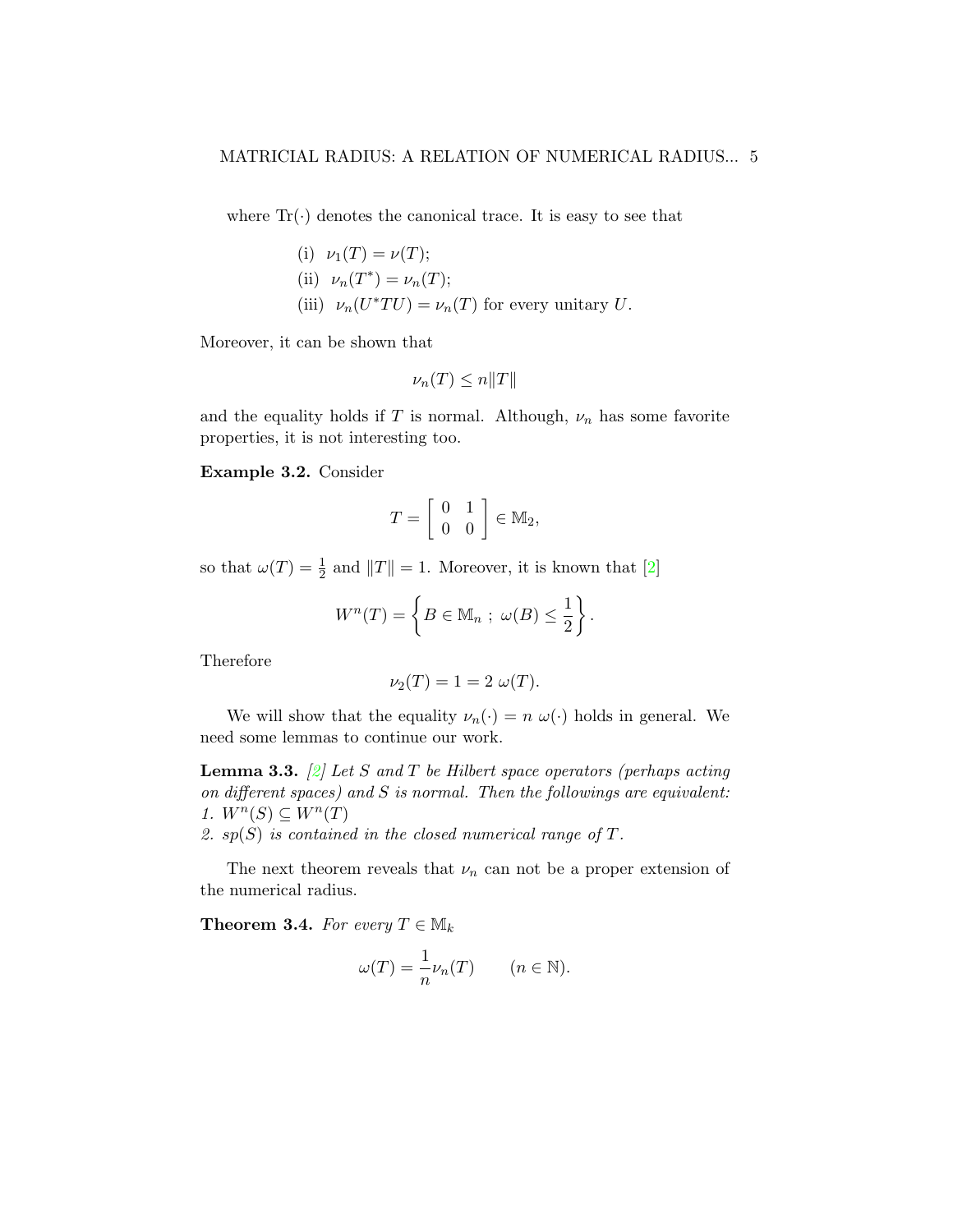**Proof.** Assume that  $\Phi: C^*(T) \to \mathbb{M}_n$  is a unital completely positive linear mapping. The Arveson's extension theorem (see for example  $\lceil 3, \rceil$ ) Theorem 3.1.5]) guarantees the existence of a unital completely positive linear mapping  $\tilde{\Phi}: \mathbb{M}_k \to \mathbb{M}_n$ , which is an extension of  $\Phi$ . Moreover, the Stinespring theorem (See [\[3,](#page-10-11) Theorem 3.1.2]) yields that  $\widetilde{\Phi}(A) =$  $V^*\pi(A)V$  in which  $V:\mathbb{C}^n\to\mathbb{C}^{k^2n}$  and  $V^*V = I$  and  $\pi:\mathbb{M}_k\to\mathbb{M}_{k^2n}$ is an ∗-homomorphism so that  $\pi(A) = A \oplus \cdots \oplus A$ . Now, assume that  $\{u_1, \dots, u_n\}$  is an orthonormal system of eigenvectors for  $\Phi(T)$ . Then  $Vu_j$   $(j = 1, \dots, n)$  are unit vectors in  $\mathbb{C}^{k^2 n}$ . Therefore

$$
|\text{Tr }\Phi(T)| = |\text{Tr }\widetilde{\Phi}(T)| = \left| \sum_{j=1}^{n} \langle \widetilde{\Phi}(T)u_j, u_j \rangle \right|
$$
  
= 
$$
\left| \sum_{j=1}^{n} \langle V^* \pi(T) V u_j, u_j \rangle \right|
$$
  

$$
\leq \sum_{j=1}^{n} |\langle \pi(T) V u_j, V u_j \rangle|
$$
  

$$
\leq \sum_{j=1}^{n} \omega(\pi(T))
$$
  
= 
$$
n \omega(T \oplus \cdots \oplus T)
$$
  
= 
$$
n \omega(T),
$$

where the last inequality follows from (iii) of Theorem B. Taking supremum over all  $\Phi$ , we conclude that

<span id="page-5-1"></span><span id="page-5-0"></span>
$$
\nu_n(T) \le n \ \omega(T). \tag{1}
$$

Furthermore, let  $T \in M_k$ . Put  $S = \omega(T)I$  so that S is normal and  $W^{n}(S) = {\omega(T)I_{n}}$  by (iii) of Theorem C. Moreover,  $sp(S) = {\omega(T)} \subseteq$  $\overline{W(T)}$ . Lemma [3.3](#page-4-0) then implies that  $W^{n}(S) \subseteq W^{n}(T)$  and so  $\nu_{n}(S) \leq$  $\nu_n(T)$ . Therefore

$$
n \omega(T) = \nu_n(S) \le \nu_n(T). \tag{2}
$$

The result now follows from [\(1\)](#page-5-0) and [\(2\)](#page-5-1).  $\square$ 

The next definition provide another choice for the matricial radius.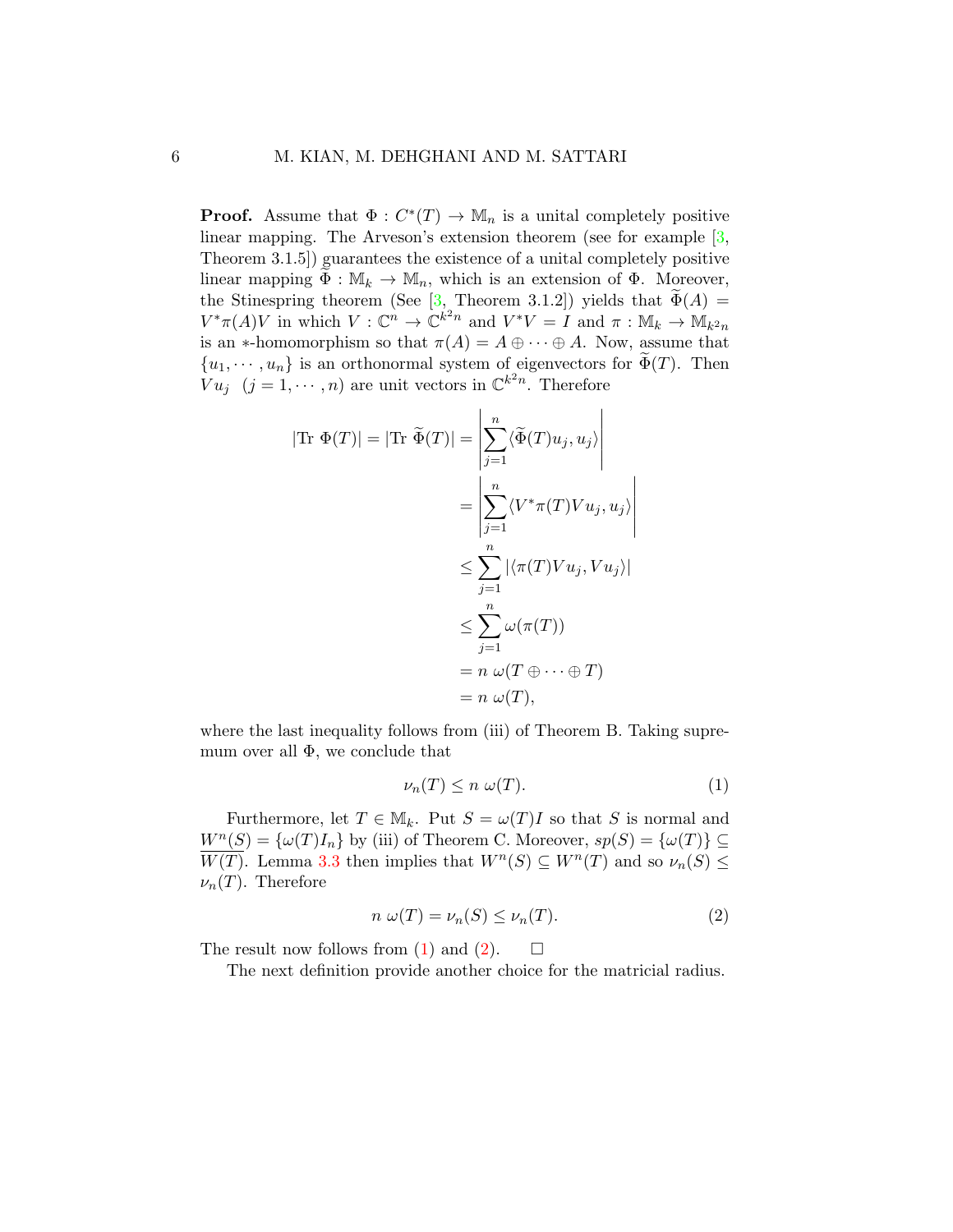<span id="page-6-4"></span>**Definition 3.5.** For every  $T \in \mathbb{B}(\mathcal{H})$ 

 $\omega_n(T) = \sup\{\text{Tr }|\Phi(T)|; \ \Phi \in CP_n(T)\} = \sup\{\|X\|_1; \ X \in W^n(T)\}.$ 

It is easy to see that

(i) 
$$
\omega_1(T) = \nu(T)
$$
;  
\n(ii)  $\omega_n(T^*) = \omega_n(T)$ ;  
\n(iii)  $\omega_n(U^*TU) = \omega_n(T)$  for every unitary U.

Moreover, the following desirable property holds for  $\omega_n$ .

<span id="page-6-3"></span>**Proposition 3.6.** For every  $T \in \mathbb{B}(\mathcal{H})$ 

$$
\omega_n(T) \le n ||T|| \qquad (n \in \mathbb{N}).
$$

If  $T$  is normal, then equality holds.

**Proof.** It is not hard to see that if  $\Phi$  is completely positive, then

$$
\Phi(T)^*\Phi(T) \le \|\Phi\|\Phi(T^*T). \tag{3}
$$

Noting that  $\|\Phi\| = \|\Phi(I)\| = 1$  and using the Löwner–Heinz inequality, [\(3\)](#page-6-0) implies that

<span id="page-6-0"></span>
$$
|\Phi(T)| \le \Phi\left(|T|^2\right)^{1/2} \tag{4}
$$

for every unital completely positive linear mapping Φ. Moreover,

<span id="page-6-2"></span><span id="page-6-1"></span>
$$
|T|^2 \leq ||T||^2 I.
$$

Now assume that  $\Phi: C^*(T) \to \mathbb{M}_n$  is a unital completely positive linear mapping. It follows from the last inequality that

$$
\Phi(|T|^2)^{1/2} \le ||T|| \ I_n. \tag{5}
$$

From  $(4)$  and  $(5)$  we get

$$
|\Phi(T)| \le ||T|| \ I_n
$$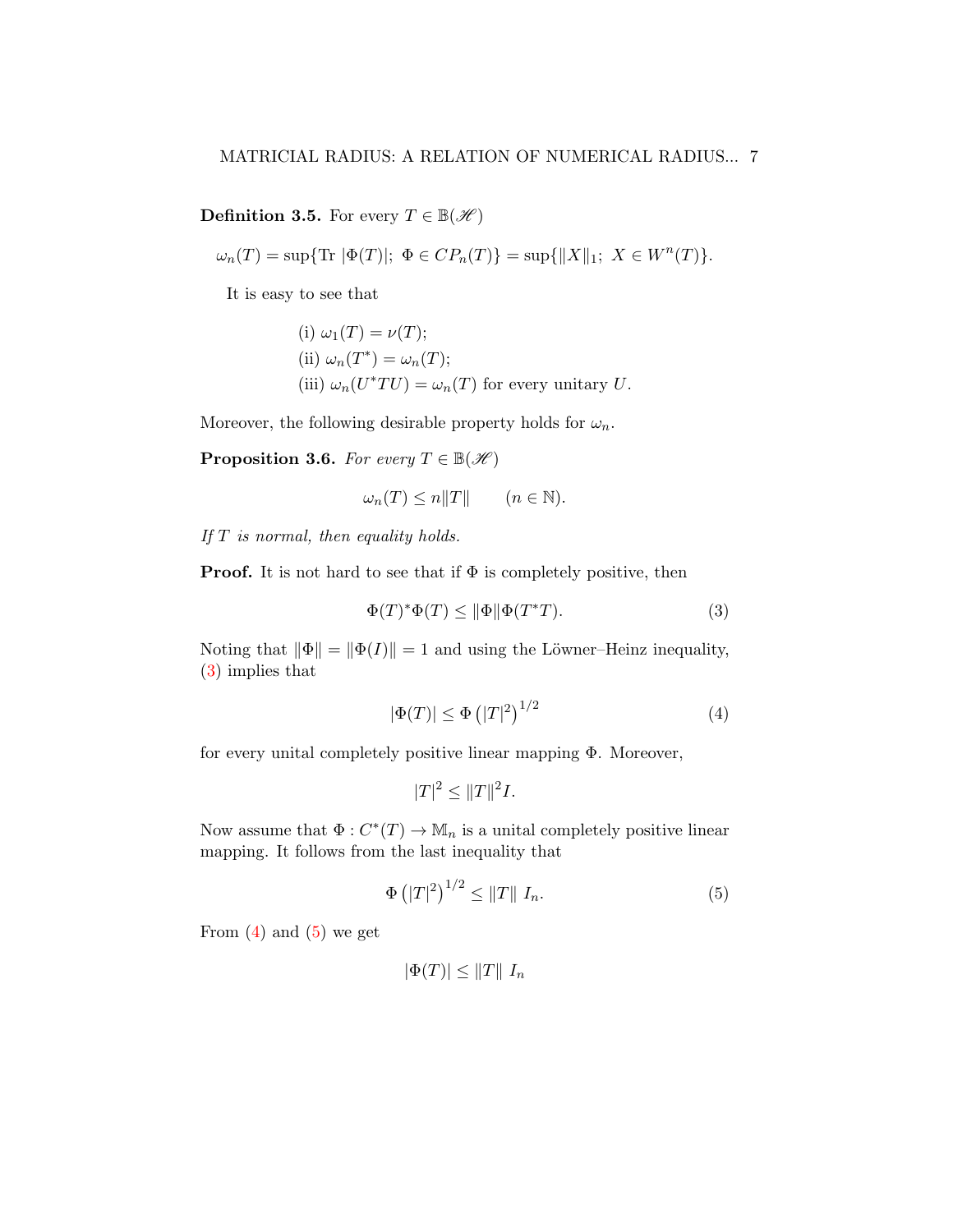and so

$$
Tr |\Phi(T)| \le n ||T||.
$$

This concludes the inequality  $\omega_n(T) \leq n||T||$  for every  $T \in \mathbb{B}(\mathcal{H})$ .

Now assume that T is normal. Then the Gelfand mapping  $\Gamma$ :  $C^*(T) \to C(sp(T))$  is an isometric \*-isomorphism, where  $C(sp(T))$  is the  $C^*$ -algebra of all continuous functions on  $sp(T)$ . Consider two facts: 1. Every positive linear mapping  $\Phi: C(\Omega) \to \mathscr{A}$  is completely positive for each arbitrary  $C^*$ -algebra  $\mathscr{A}[3];$  $\mathscr{A}[3];$  $\mathscr{A}[3];$ 

2. The composition of every two completely positive linear mapping is completely positive too.

Every positive linear mapping  $\Phi: C^*(T) \to \mathbb{M}_n$  can be written as  $\Phi = \Psi o \Gamma$ , where  $\Psi = \Phi o \Gamma^{-1}$ :  $C(sp(T)) \to M_n$ . Therefore, every positive linear mapping  $\Phi: C^*(T) \to \mathbb{M}_n$  is completely positive.

Now let  $x \in \mathcal{H}$  be a unit vector. The linear mapping  $\Phi_x : C^*(T) \to$  $\mathbb{M}_n$  defined by  $\Phi(Z) = \langle Zx, x \rangle I_n$  is positive and so is completely positive. Therefore,

$$
\omega_n(T) \geq \text{Tr} |\Phi_x(T)| = \text{Tr} |\langle Tx, x \rangle I_n| = n |\langle Tx, x \rangle|,
$$

whence

$$
\omega_n(T) \ge n \omega(T) = n||T||.
$$

 $\Box$ 

Proposition [3.6](#page-6-3) gives an extension of (ii) of Theorem B. Note that there exists other norms on  $\mathbb{M}_n$  which can be used in Definition [3.5](#page-6-4) rather than  $\|\cdot\|_1$ . Typical norms on  $\mathbb{M}_n$  are

$$
||A||_p = \text{Tr} (|A|^p)^{1/p}
$$
 and  $||A|| = \lim_{p \to \infty} ||A||_p$   $(A \in \mathbb{M}_n)$ 

in which  $||A||$  is the operator norm. Except when  $p = 1$ , Proposition [3.6](#page-6-3) does not hold in general. To see this, consider the unilateral shift operator defined on a separable Hilbert space by  $Te_j = e_{j+1}$   $(j \geq 1)$ . It is known that [\[6\]](#page-10-9)

$$
W^n(T) = \{ B \in \mathbb{M}_n ; B^*B \le I_n \}.
$$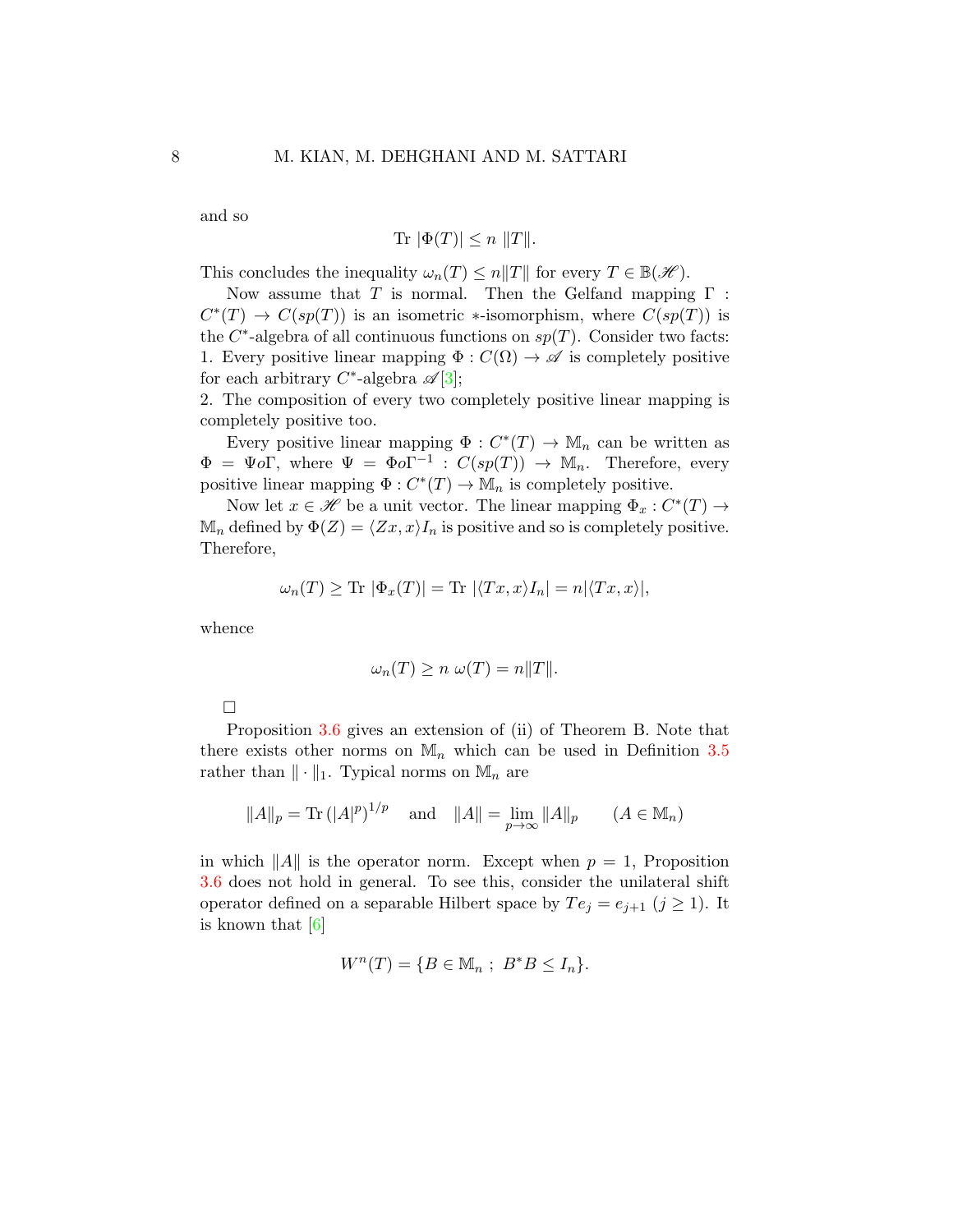Therefore,

$$
\omega_n(T) = n = n||T||.
$$

Considering the p-norm  $(p \neq 1)$  in Definition [3.5](#page-6-4) concludes

$$
\sup\{\|X\|_p; \ X \in W^n(T)\} = \sqrt[p]{n} \neq n \|T\|.
$$

Unfortunately, Definition [3.5](#page-6-4) can not be a proper extension of the numerical radius too.

**Theorem 3.7.** For every  $T \in \mathbb{M}_k$ 

$$
\omega(T) = \frac{1}{n}\omega_n(T) \qquad (n \in \mathbb{N}).
$$

**Proof.** It is known that (see  $[8,$  Theorem 3.7])

$$
||A||_1 \le n \omega(A) \qquad (A \in \mathbb{M}_n).
$$

Moreover, for  $T \in M_k$ , it is known that  $W^m(W^n(T)) \subseteq W^m(T)$  for all  $m, n \in \mathbb{N}$  [\[6\]](#page-10-9), i.e., if  $A \in W^n(T)$ , then  $W^m(A) \subseteq W^m(T)$ . Therefore,  $\omega(A) \leq \omega(T)$ . It follows that

$$
||X||_1 \le n \omega(X) \le n \omega(T) \qquad (X \in W^n(T)),
$$

whence

$$
\omega_n(T) \le n \ \omega(T).
$$

Furthermore, applying an argument as in the last part of the proof of Theorem [3.4](#page-4-1) shows that

$$
n \omega(T) \leq \omega_n(T).
$$

This completes the proof.  $\square$ 

Example 3.8. Assume that

$$
T = \left[ \begin{array}{cc} 0 & 1 \\ 0 & 0 \end{array} \right] \in \mathbb{M}_2,
$$

so that  $\omega(T) = \frac{1}{2}$  and  $||T|| = 1$  and

$$
W^{n}(T) = \left\{ B \in \mathbb{M}_{n} ; \ \omega(B) \leq \frac{1}{2} \right\}.
$$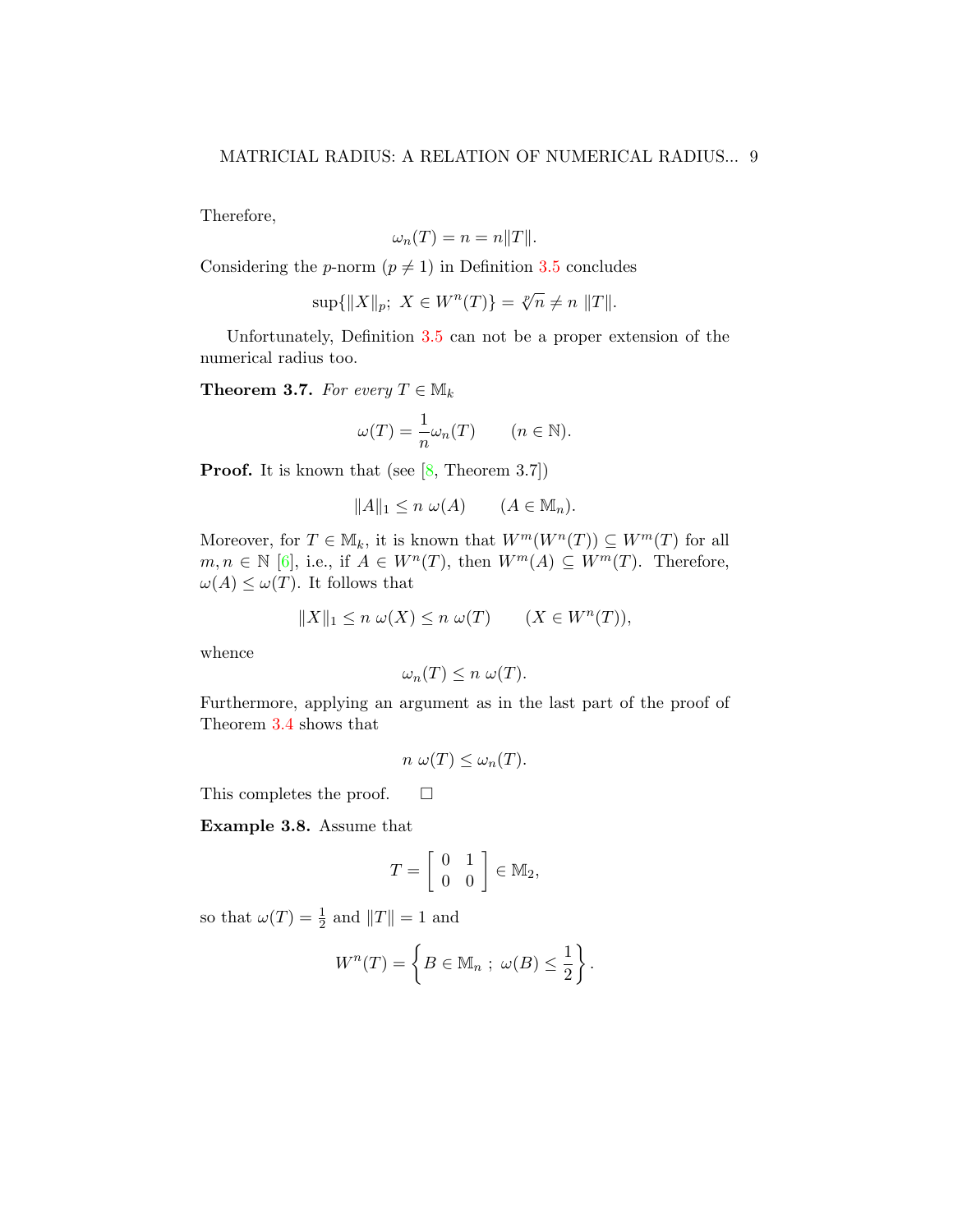We have

$$
\omega_n(T) = \sup\{\|X\|_1; \ X \in W^n(T)\} \le n \sup\{\omega(X); \ X \in W^n(T)\}
$$
  

$$
\le \frac{n}{2} = n\omega(T). \tag{6}
$$

Moreover, put  $Y=\frac{1}{2}$  $\frac{1}{2}I_n \in W^n(T)$  and then

$$
\omega_n(T) = \sup\{\|X\|_1; X \in W^n(T)\} \ge \|Y\|_1 = \frac{n}{2} = n\omega(T),
$$

whence,

<span id="page-9-2"></span>
$$
\omega_n(T) = n\omega(T).
$$

Remark 3.9. First, we can not find a suitable extension of the numerical radius based on the matricial range. So, we would like to pose this question that is there such an extension. Second, we obtain some relations of the numerical radius of an operator with its matricial range. In particular,

$$
\omega(T) = \frac{1}{n} \sup \{ |\text{Tr } X|; X \in W^n(T) \}
$$

$$
= \frac{1}{n} \sup \{ \|X\|_1; X \in W^n(T) \}
$$

$$
= \sup \{ \omega(X); X \in W^n(T) \}.
$$

The last equality follows from [\(6\)](#page-9-2).

#### Acknowledgements

The authors would like to express their sincere gratitude to the anonymous referees for their helpful comments.

### References

- <span id="page-9-0"></span>[1] A. Abu-Omar, F. Kittaneh, A generalization of the numerical radius, Linear Algebra Appl., 569 (2019), 323–334.
- <span id="page-9-1"></span>[2] W.B. Arveson, Subalgebras of C<sup>\*</sup>-algebras, II, Acta Math., 128 (1972), 271–308.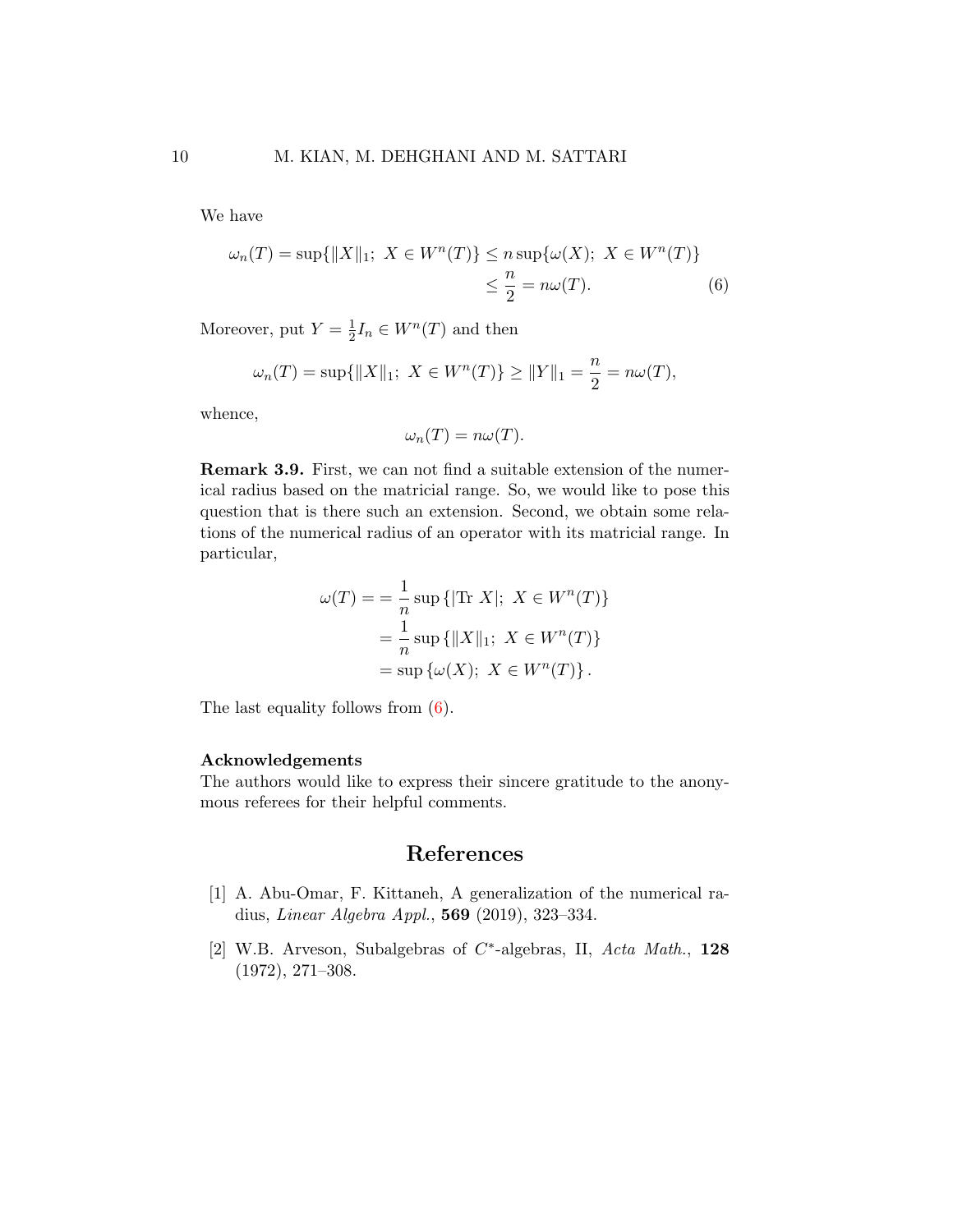- <span id="page-10-11"></span>[3] R. Bhatia, Positive definite matrices, Princeton Series in Applied Mathematics. Princeton University Press, Princeton, NJ, 2007.
- <span id="page-10-8"></span>[4] M. Dehghani, M. Kian, On Matricial Ranges of Some Matrices, Journal of Mathematical Extension, 13 no. 1, (2019), 83–102.
- <span id="page-10-1"></span>[5] S.S. Dragomir, Inequalities for the Numerical Radius of Linear Operators in Hilbert Spaces, SpringerBriefs in Mathematics. Springer, Cham, 2013.
- <span id="page-10-9"></span>[6] D.R. Farenick, Matricial extension of the numerical range: A brief survey, Linear and Multilinear Algebra, 34 (1993), no. 3-4, 197–211.
- <span id="page-10-0"></span>[7] E.K. Gustafson, K.M. Rao, Numerical Range: The Field of Values of Linear Operators and Matrices, Universitext, Springer-Verlag, New York, 1997.
- <span id="page-10-12"></span>[8] M. Kian,  $C^*$ -convexity of norm unit balls, *J. Math. Anal. Appl.*, 445 (2017), 1417–1427.
- <span id="page-10-6"></span>[9] M. Kian, Epigraph of operator functions, Quaest. Math., 39 (2016), 587–594.
- <span id="page-10-2"></span>[10] F. Kittaneh, Numerical radius inequalities for Hilbert space operator, Studia Math., 168 (2005), 73–80.
- <span id="page-10-3"></span>[11] F. Kittaneh, M.S. Moslehian and T. Yamazaki, Cartesian decomposition and numerical radius inequalities, *Linear Algebra Appl.*, 471 (2015), 46–53.
- <span id="page-10-7"></span>[12] R.I. Leoebl, V.I. Paulsen, Some remarks on  $C^*$ -convexity, Linear Algebra Appl., 35 (1981), 63–78.
- <span id="page-10-5"></span>[13] E.J. Narcowich, J.D. Ward, A Toeplitz-Hausdorff theorem for matrix ranges, *J. Operator Theory.* **6** (1982), 87–101.
- <span id="page-10-10"></span>[14] S.-H. Tso, P.Y. Wu, Matricial ranges of quadratic operators, Rocky Mountain J. Math., 29 (1999), 1139–1152.
- <span id="page-10-4"></span>[15] A. Zamani, Some lower bounds for the numerical radius of Hilbert space operators, Adv. Oper. Theory.,  $2 \text{ no. } 2 (2017), 98-107.$